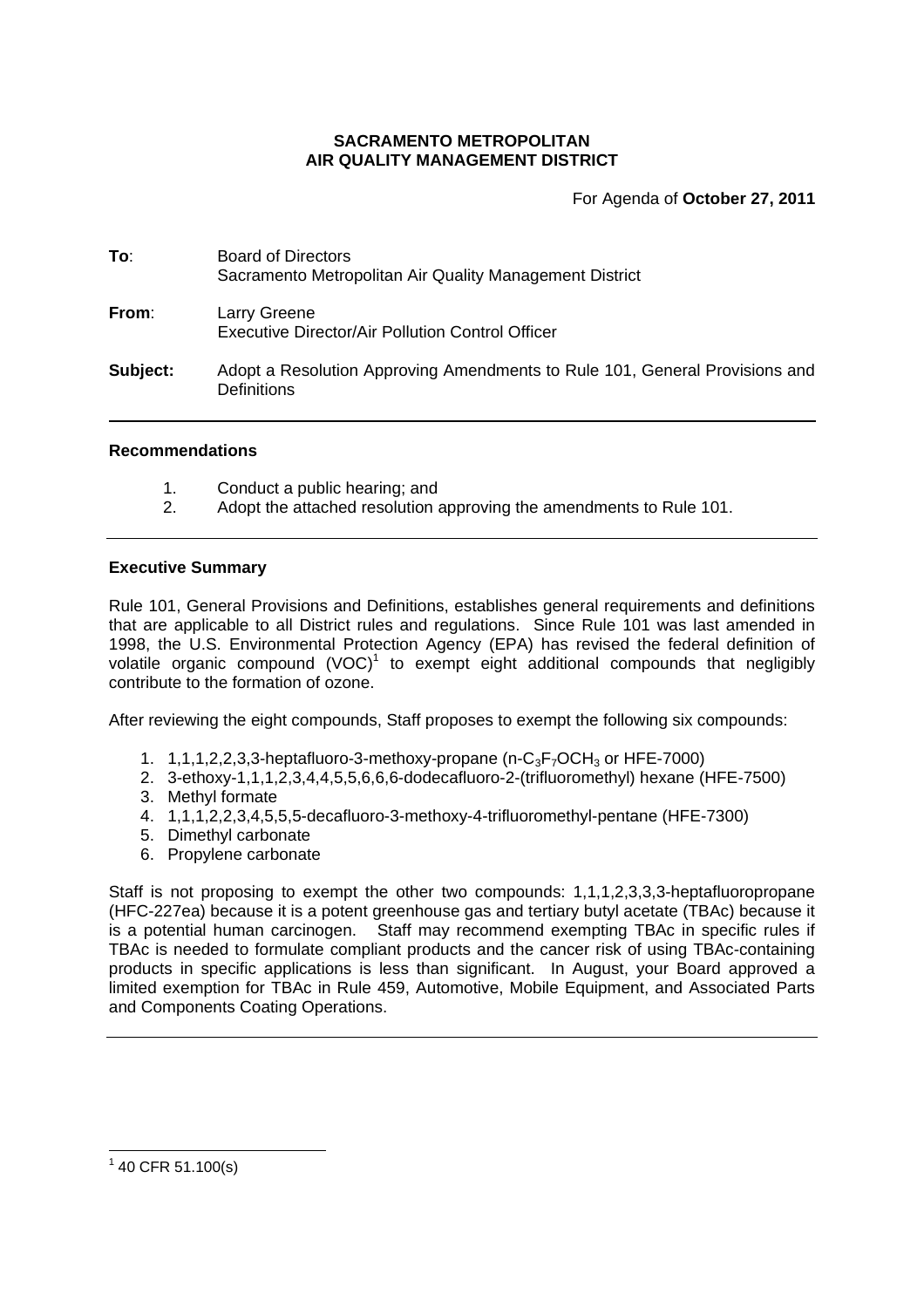## **Attachments**

The following table identifies the attachments to this memo.

| <b>Item</b>                      | <b>Attachment</b> | <b>Page Number</b> |
|----------------------------------|-------------------|--------------------|
| <b>Board Resolution</b>          |                   |                    |
| <b>Proposed Rule</b>             |                   |                    |
| <b>Staff Report</b>              |                   |                    |
| Written Comments and Responses   |                   | 45                 |
| <b>Evidence of Public Notice</b> |                   |                    |

## **Background**

The District is a nonattainment area for both the state and federal ozone standards. Ground level ozone is a secondary pollutant formed from photochemical reactions of nitrogen oxides (NOx) and VOC in the presence of sunlight. Ozone is a strong irritant that adversely affects human health and damages crops and other environmental resources. As documented by EPA in the 2006 Criteria Document for ozone, both short-term and long-term exposure to ozone can irritate and damage the human respiratory system, resulting in:

- decreased lung function;
- development and aggravation of asthma;
- increased risk of cardiovascular problems such as heart attacks and strokes;
- increased hospitalizations and emergency room visits; and
- premature deaths.

One of the strategies to control ozone pollution is to reduce VOC emissions. One method for complying with low VOC emission limits is through the use of organic compounds that do not significantly react to form ozone. These organic compounds are exempt from EPA's VOC definition and the District's VOC definition in Rule 101.

### **Summary of Proposed Rule Amendments**

Staff is proposing to amend Rule 101 to incorporate the following compounds into the list of exempt compounds in Section 204: HFE-7000, HFE-7500, methyl formate, HFE-7300, dimethyl carbonate, and propylene carbonate. Staff has determined that these compounds will not adversely impact human health or the environment.

Staff is also proposing minor changes that add the common names for two compounds already included in Rule 101: HFE-7100 for 1,1,1,2,2,3,3,4,4-nonafluoro-4-methoxy-butane  $(C_4F_9OCH_3)$ , and HFE-7200 for 1-ethoxy-1,1,2,2,3,3,4,4,4-nonafluorobutane  $(C_4F_9OC_2H_5)$ .

Staff is not proposing to exempt HFC-227ea because it has a global warming potential (GWP) of  $3,800^2$  and could be used to replace other compounds with lower GWPs. This compound

 $2$  The GWP is the ratio of the warming caused by one kilogram of a substance to the warming caused by one kilogram of carbon dioxide (CO<sub>2</sub>). The GWP of CO<sub>2</sub> is 1. The GWP of HFC-227ea is 3800 times greater than  $CO<sub>2</sub>$ .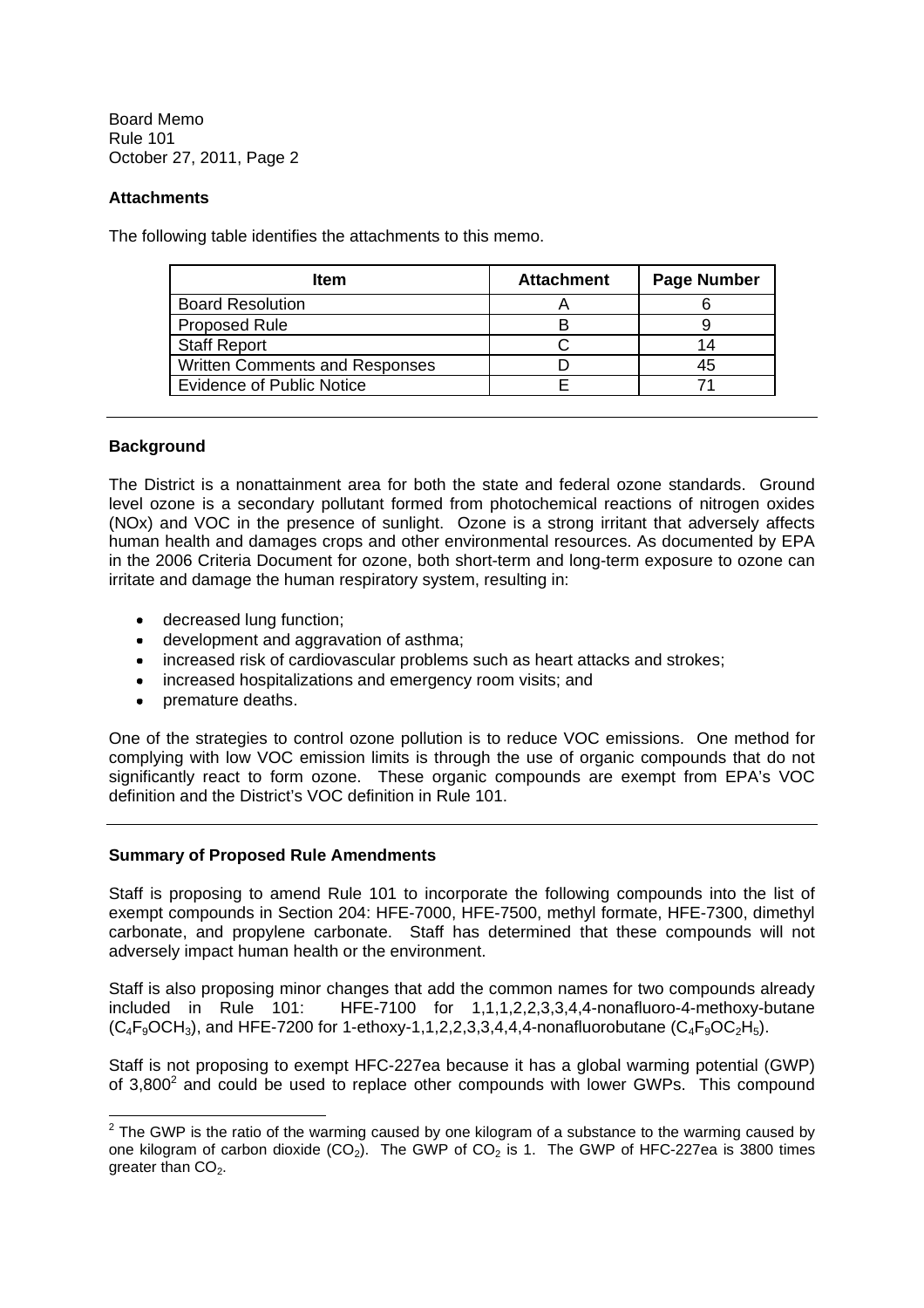could potentially have an adverse impact on the environment.

Staff is also not proposing to exempt TBAc because the state Office of Environmental Health Hazard Assessment (OEHHA) has determined that it is a potential human carcinogen. TBAc metabolizes to tertiary butyl alcohol (TBA), and TBA is potential human carcinogen that may result in a cancer risk to humans. OEHHA developed an interim inhalation unit risk factor for TBAc in order to evaluate the potential cancer risk. Staff used this factor and performed a health risk assessment which evaluated the potential cancer risk to nearby receptors. The health risk assessment showed that TBAc could be emitted in quantities that would exceed the acceptable cancer risk threshold. Therefore, Staff is not proposing to add TBAc to the District's list of exempt compounds. Instead, Staff will evaluate TBAc on a rule-by-rule basis to determine the need to exempt TBAc for specific applications and the potential health impact of TBAc to nearby receptors. If TBAc is needed to formulate compliant products and the health impact is less than significant, Staff may propose exempting TBAc within specific rules. For example, Rule 459, Automotive, Mobile Equipment, and Associated Parts and Products Coating Operations, exempts TBAc when it is contained in an automotive coating that is applied only within a spray booth. The limited exemption for TBAc was allowed in Rule 459 because the health risk assessment showed that the potential increase use of TBAc-containing coatings in spray booths will not exceed the cancer risk threshold.

#### **Impact on Businesses**

The proposed amendments to the rule do not establish new emission standards. The exemption for the six compounds will provide greater flexibility for product manufacturers and other businesses in meeting VOC emission limits.

### **District Impacts**

The proposed amendments to the rule are not expected to result in additional costs to the **District** 

#### **Emission Impacts**

None. The proposed amendments exempt six compounds that negligibly contribute to the formation of ozone and, therefore, will not adversely affect air quality.

### **Environmental Review and Compliance**

California Public Resources Code Section 21159 requires an environmental analysis of the reasonably foreseeable methods of compliance. Proposed amendments to Rule 101 will add six organic compounds to the list of exempt compounds and will not establish emission limitations; however, these compounds may be used to comply with VOC limits in other District rules. Staff reviewed the six compounds and determined that the compounds have negligible or zero ODPs. Also, each compound with a low GWP could be used to replace other organic compounds with higher GWPs. Where the compounds have toxicity concerns, Staff performed health risk assessments to ensure that the potential increased use of the compounds will not cause an adverse impact to nearby receptors.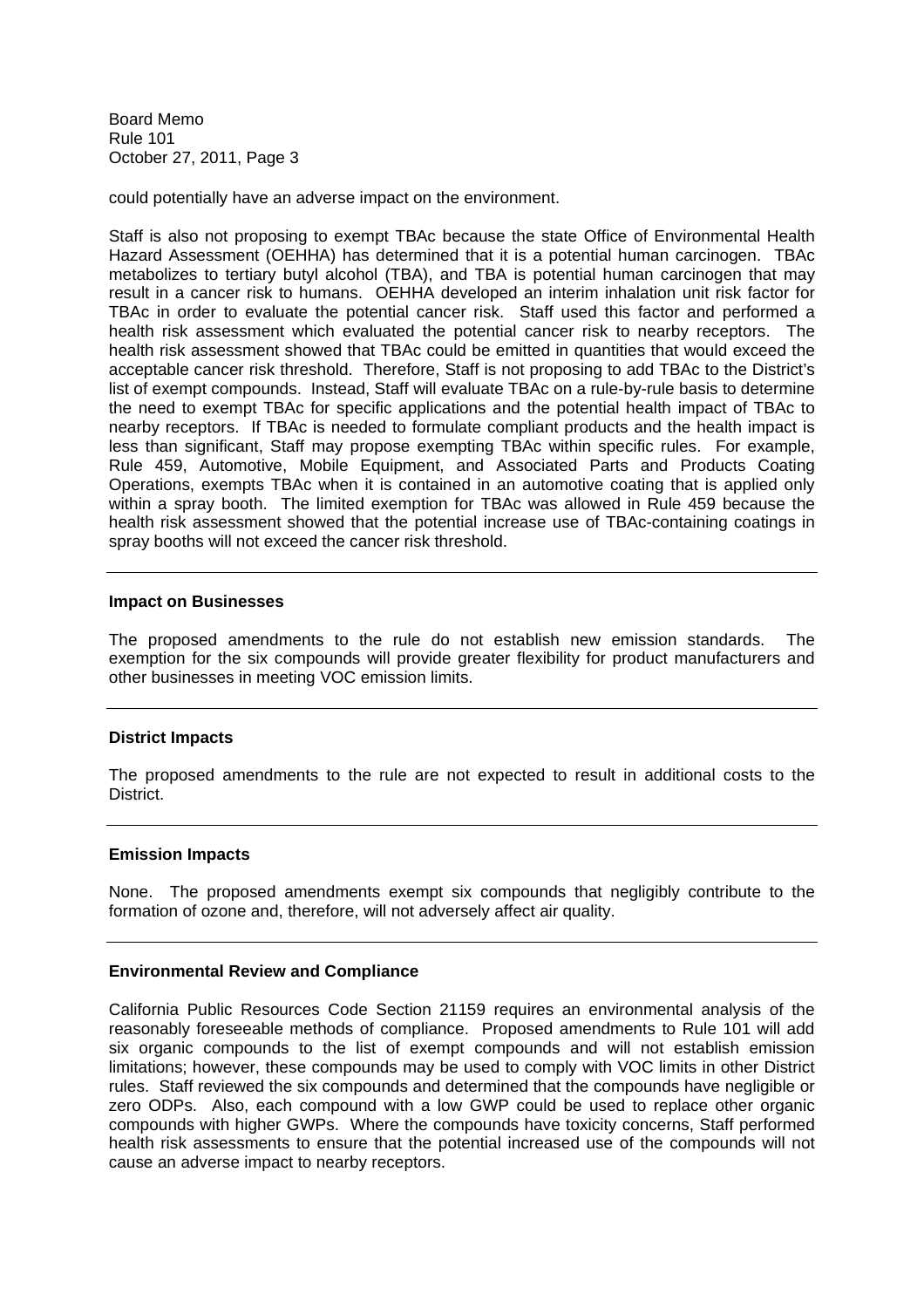Staff finds that the proposed rule amendments are exempt from CEQA because it can be seen with certainty that there is no possibility that the activity in question may have a significant adverse effect on the environment<sup>3</sup>.

# **Public Outreach and Comments**

Staff held a public workshop to discuss the proposed Rule 101 amendments on September 16, 2010. The noticing for the workshop included:

- Mailing and/or e-mailing notices to:
	- o interested and affected parties, including all potentially affected permitted stationary sources;
	- o industry associations, coating manufacturers and distributors; and
	- o all persons who have requested rulemaking notices.
- A notice in the "Our Region" section of the Sacramento Bee.
- A notice on the District web site with a link to the draft rule and staff report.

Staff received comments and questions at the public workshop, as well as written comments from chemical manufacturers and distributors, coating manufacturers and distributors, and a coating association. CARB and EPA reviewed the proposed amendments, and EPA had an editorial comment. All comments and responses to comments are included in Appendix C of the Staff Report (Attachment C).

Primarily, the public comments requested that the District exempt TBAc as a VOC. As discussed above in the Summary of Proposed Rule Amendments Section, TBAc is a potential human carcinogen. Staff performed a health risk assessment using OEHHA's interim inhalation unit risk factor. From the health risk assessment, Staff determined that TBAc could be used in quantities that exceed the District's acceptable threshold level for cancer risk. As such, Staff is not proposing to exempt TBAc as a VOC for all uses in the District but will assess an exemption for TBAc on a rule-by-rule basis.

A legal notice for this public hearing was published in the Sacramento Bee on September 26, 2011. The notice was also mailed and/or e-mailed to attendees of the public workshop, all interested and affected parties, and all persons who requested rulemaking notices.

<sup>3</sup> State CEQA Guidelines, Section 15061(b)(3).